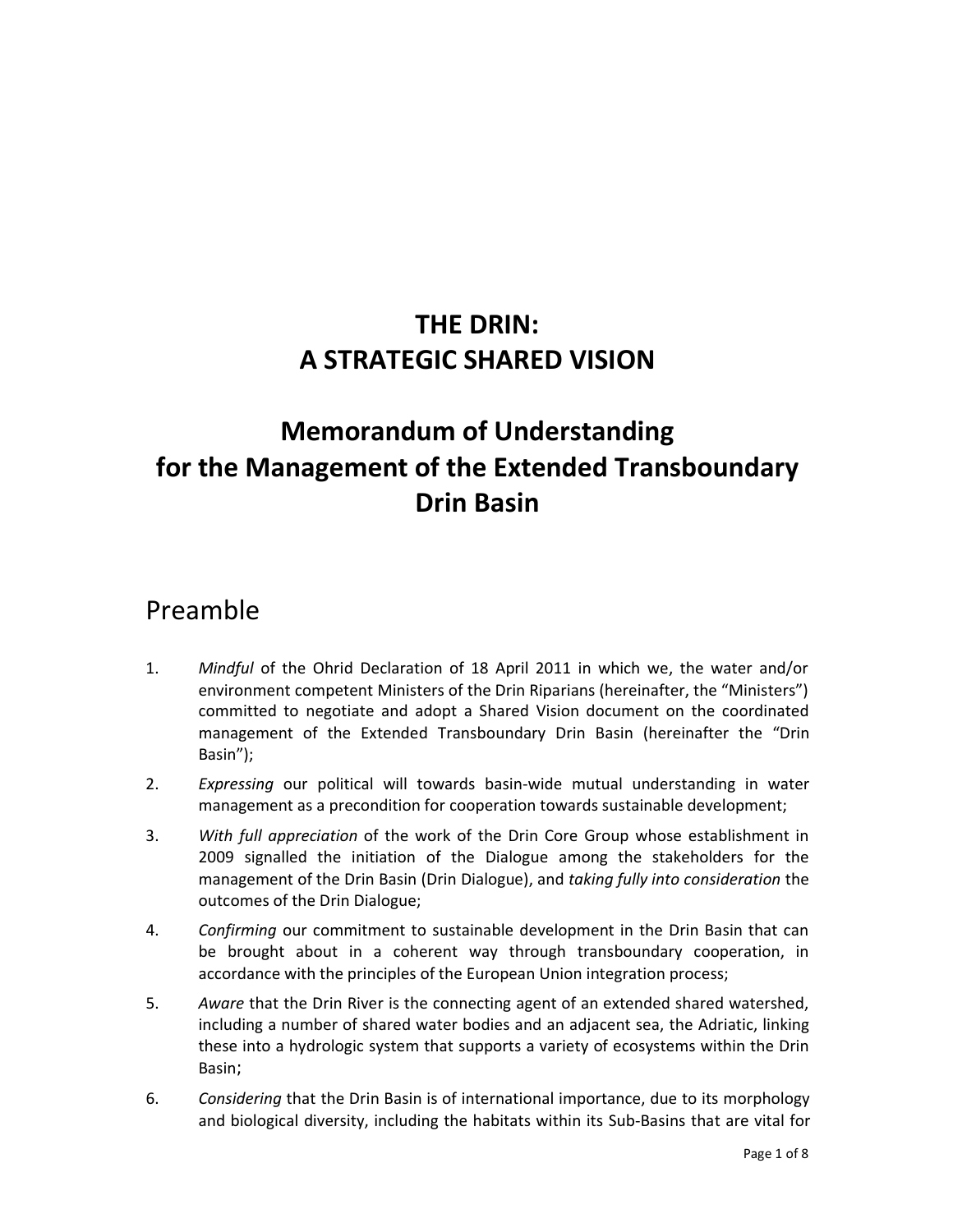the conservation of numerous rare species, many of which are endemic and/or globally endangered;

- 7. *Considering* environmental protection and conservation, and sustainable use of the natural resources of the Drin basin, including water, to be an integral part of the development process aimed at meeting the needs of the present and future generations on an equitable basis;
- 8. *Recognizing* that sustainable development in the Drin Basin should include a balanced and reconciled development of vital economic sectors such as tourism, agriculture, energy production, fisheries and forestry;
- 9. *Acknowledging* the need for sustainable and integrated management of the shared water resources in the Drin Basin and stressing our joint responsibility in this regard;
- 10. *Being guided* by the principle of reasonable and equitable use of water resources;
- 11. *Convinced* of the need for promoting adequate institutional arrangements and capacity building for sustainable and integrated water resources management in the Drin Basin;
- 12. *Recognizing* the need to coordinate management efforts across the Sub-Basins in this regard, while making use of the existing cooperation schemes that have been established for some of the Sub-Basins, namely Prespa Park Management Committee, Lake Ohrid Watershed Committee, and Lake Skadar-Shkoder Commission;
- 13. *Convinced* of the need of structured stakeholder involvement as part of sustainable basin management;
- 14. *Recognizing* the need for the Parties to meet the obligations arising from relevant international agreements, particularly the Convention on the Protection and Use of Transboundary Watercourses and International Lakes (March 17, 1992 – hereinafter referred to as "UNECE Water Convention") and its Protocols, the Convention on Wetlands of International Importance Especially as Waterfowl Habitat (Ramsar, February 2, 1971), the Convention for the Protection of the Mediterranean Sea Against Pollution (16 February 1976) and its Protocols and taking into consideration provisions of the UN Convention on the Law of the Non-Navigational Uses of International Watercourses (May 21, 1997);
- 15. *Conforming* to the principles and legal framework of the European Union, in particular the Directive 2000/60/EC of the European Parliament and of the Council establishing a framework for the Community action in the field of water policy (October 23, 2000 *–* hereinafter referred to as "EU WFD");
- 16. *Acknowledging* the contribution of the UNECE, GWP-Med and the Petersberg Phase II / Athens Declaration process, that support the Drin Dialogue, in reaching the signing of this MoU;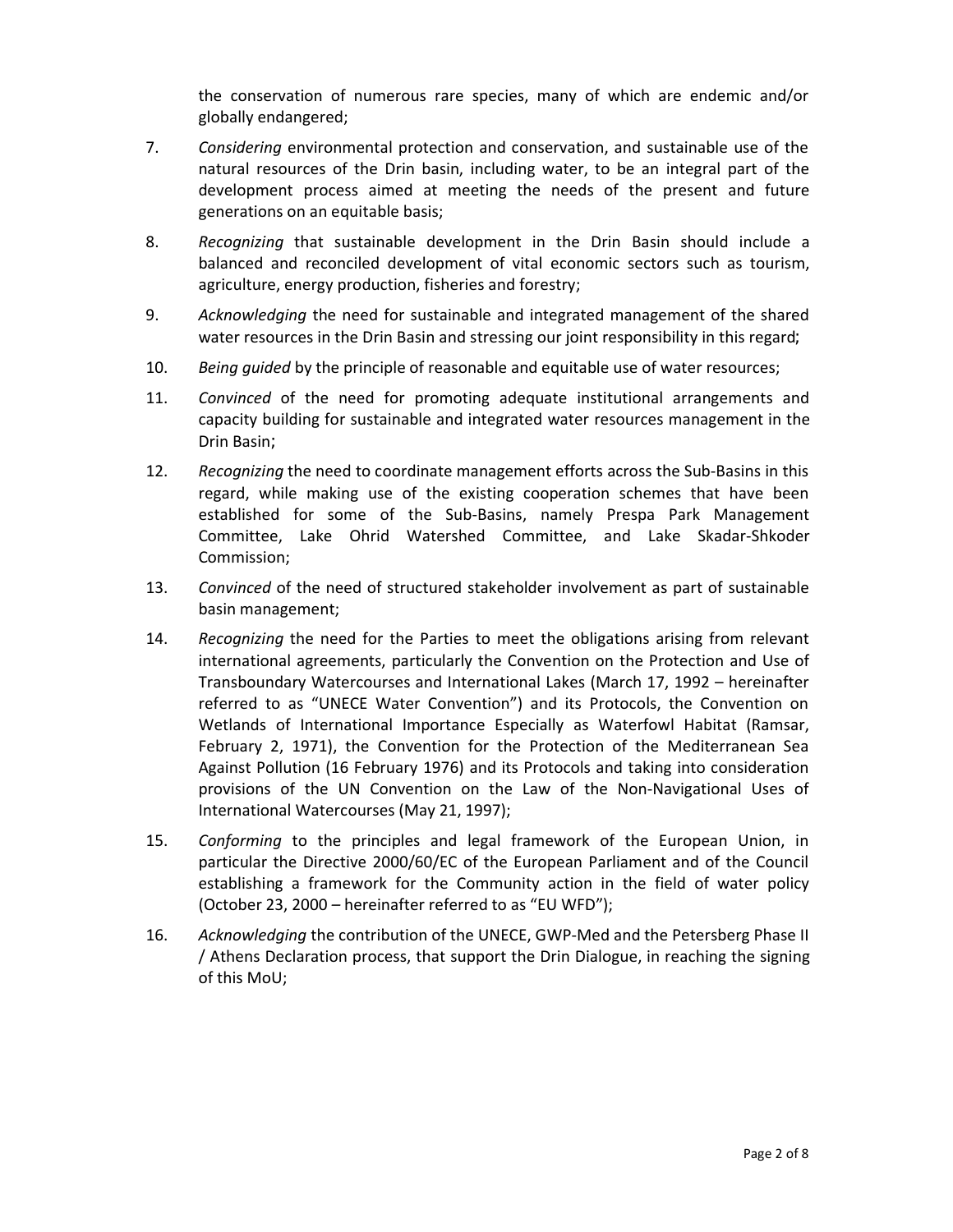Now, therefore, the Ministers and their representatives hereby enter into this Memorandum of Understanding (hereinafter, "MOU"), to be referred to as "The Drin: A Strategic Shared Vision":

### **Article 1. Definitions**

1. The "Sub-Basins" consist of the respective geographical areas of each of the following basins: the Prespa Lakes, Lake Ohrid, Lake Shkoder/Skadar (collectively, the "Three Lake Areas"); the Black Drin River (Crn Drim or Drin i Zi); the White Drin River (Beli Drin or Drin i Bardhë); the Drin River (Drim or Drini or Drin i madh), and the Buna/Bojana River.

2. The "Extended Transboundary Drin Basin," or "Drin Basin" is the geographical area consisting of the integrated geographical areas of all the Sub-Basins.

3. The "Parties" are the five water and/or environment competent Ministries of the Drin Riparians represented by the respective Ministers and their representatives.

4. The "Drin Core Group" (hereinafter, "DCG") is the informal body established in 2009 to provide a Forum for coordination among the Parties to enable communication and cooperation among them and the key stakeholders and for the coordination and the facilitation of implementation of the Drin Dialogue, comprising of representatives of the: Parties; Prespa Park Management Committee; Lake Ohrid Watershed Committee; Lake Skadar-Shkoder Commission; United Nations Economic Commission for Europe (hereinafter referred to as the "UNECE"); Global Water Partnership – Mediterranean (hereinafter referred to as the "GWP-Med"); and Mediterranean Office for Environment Culture and Sustainable Development (hereinafter referred to as the "MIO-ECSDE").

5. The "Drin Dialogue" is a coordinated and structured consultation process, initiated in 2009, among the Parties, the existing joint Commissions/Committees in some of the Sub-Basins and stakeholders, towards the development of a Shared Vision for the enhancement of transboundary cooperation and sustainable management of the Drin Basin in compliance with existing regional and international legislation in particular the provisions of the UNECE Water Convention, the EU Water Framework Directive (hereinafter referred to as the "EU WFD") and other related multilateral agreements, facilitated by the UNECE and the GWP-Med and conducted within the frameworks of the UNECE Water Convention and the Petersberg Phase II / Athens Declaration Process.

#### **Article 2. Objective**

The Parties, through their Ministers and their representatives, commit to promote joint action for the coordinated integrated management of the shared water resources in the Drin Basin, as a means to safeguard and restore to the extent possible the ecosystems and the services they provide, and to promote sustainable development across the Drin Basin.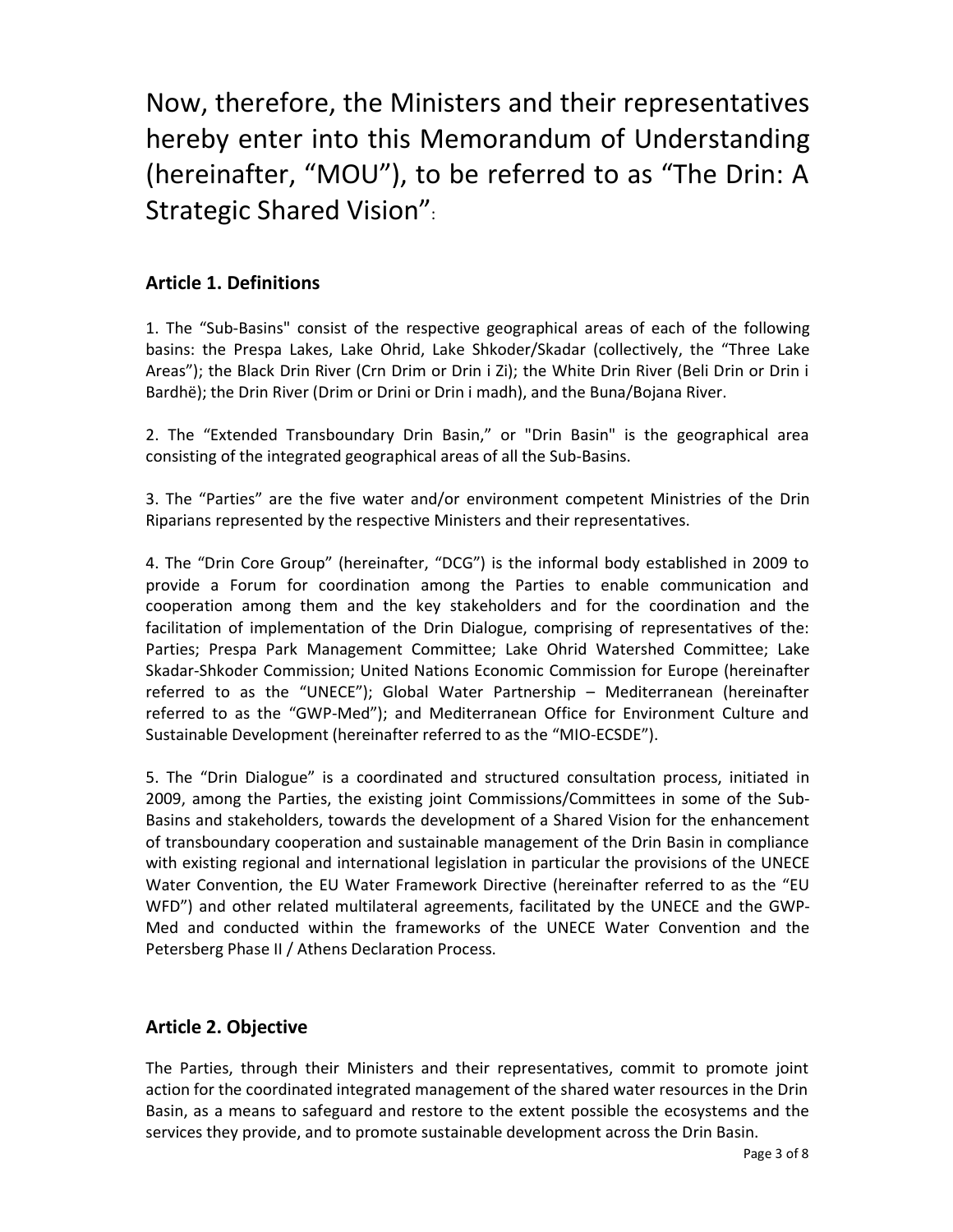#### **Article 3. Common Concerns for sustainable development of the Drin Basin**

The Parties hereby should undertake concrete actions to address problems identified as affecting sustainable development in the entire Drin Basin or in one or more of the Sub-Basins:

- (i) Improving access to comprehensive data and adequate information to fully understand the current state of the environment and the water resources and the hydrologic system (including surface, underground and coastal waters) as well as ecosystems of the Drin Basin;
- (ii) Establish conditions for a sustainable use of water and other natural resources;
- (iii) Develop cooperation and measures to minimise flooding especially in the lower parts of the Drin Basin;
- (iv) Improve management and appropriate disposal of solid wastes;
- (v) Decrease nutrient pollution deriving from untreated or poorly treated wastewater discharges and unsustainable agricultural practices;
- (vi) Decrease pollution from hazardous substances such as heavy metals and pesticides;
- (vii) Minimise effects of hydro-morphologic interventions that alter the nature of the hydrologic system and the supported ecosystems, resulting in their deterioration.

#### **Article 4. Priority Actions at national, bilateral and/or multilateral levels**

1. In the short term (to 2013) a set of minimum, "No Regret" measures should be initiated and carried out to promote integrated water resources management, also at national level, and facilitate enhancement of cooperation, including:

- a. Elaboration of coordination enhancement mechanisms among the Parties. The Drin Core Group will be used for this purpose.
- b. Enhancement of the knowledge basis about the Drin Basin that will allow planning of management and implementation of the EU WFD at national, Sub-Basin and Drin Basin level as well as enhanced cooperation among the Parties in the future. This may be achieved through the characterization of the Drin Basin in accordance to the EU WFD and the analysis of the hydrological patterns integrating consideration of: (i) the results achieved in the Three Lake Areas through previous and on-going GEF funded projects; (ii) the results of other on-going and past relevant projects; (iii) the karstic nature of large sections of the Drin Basin; (iv) the surface/groundwater interaction patterns and conjunctive uses throughout the Drin Basin; and (v) the coastal ecosystems, transitional waters and shallow marine environment. The characterization of each Sub-Basin should be done either at the national level or through bilateral or multilateral coordination or cooperation on the basis of related existing agreements among the Parties concerning the management of each Sub-Basin. This information will be available to all Parties through the system indicated in point 4.1.c and potentially in the future through this indicated in point 4.2.d.
- c. Improvement of information exchange through the establishment of a system for regular exchange of relevant information among the competent authorities of each Party.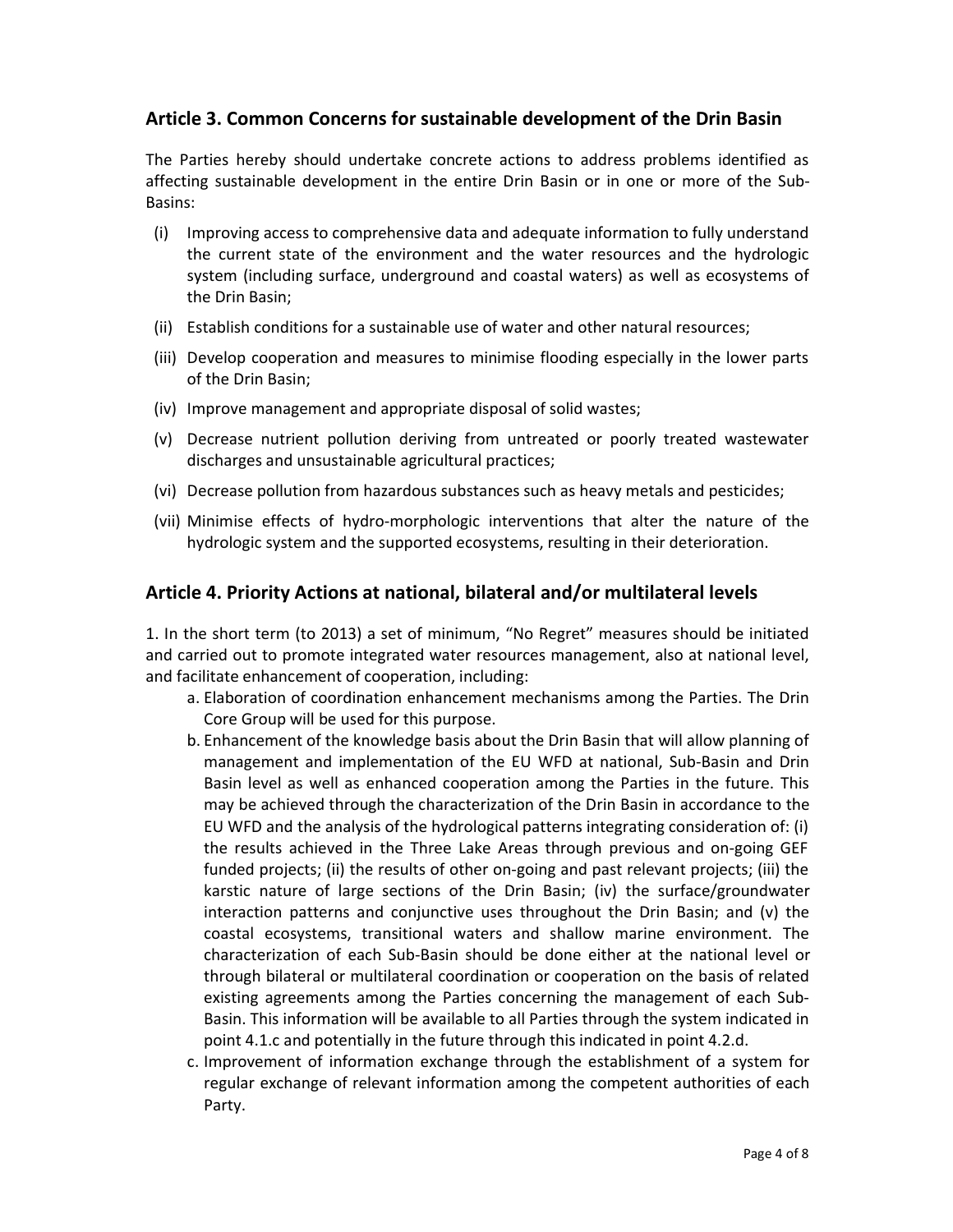- d. Enhancement of cooperation in the field of flood risk preparedness, management and mutual support. This may be achieved through the preparation of different options for the establishment of cooperation at technical level in this regard, by a working group comprising of representatives of the competent authorities of the Parties under the coordination of the Drin Core Group.
- e. Institutional strengthening in the field of integrated water resources management targeting managers, practitioners, relevant officers of national, regional and local authorities, other stakeholders etc. Towards this end, capacity building activities could be foreseen in fields of priority such as: (i) integrated basin planning and management in accordance with the EU WFD, (ii) practices of transboundary water cooperation in accordance to the UNECE Water Convention, (iii) GIS & spatial planning, (iv) Environmental Impact Assessments and industrial site inspections, (v) flood management, (vi) natural wastewater treatment systems, (vii) best agricultural practices, (viii) avoidance and containment of invasive species, (ix) environmental monitoring system design and management, (x) enforcement of water quality, water abstractions, recharge area protection and biodiversity regulations, (xii) groundwater management, (xiii) sustainable tourism, etc.
- f.Promotion of public participation and stakeholders engagement. This may be achieved through the preparation and implementation of a Stakeholders Involvement Plan.

2. In the Medium Term (till 2015) actions undertaken should allow the establishment of instruments to be used for the sustainable management of water resources in the Drin Basin, including:

- a. Achievement of a science based consensus, among the Drin Riparians, on key (Drin Basin) transboundary priorities including climate change scenarios, and also main drivers of change and indicators of sustainable development for the basin, based on the knowledge basis established (see 4.1.b. above).
- b. Preparation of an elaborated water balance for the Drin Basin as a useful decision support tool at national and transboundary levels.
- c. Establishment of a harmonized Drin Basin Water Monitoring Program compatible with the UNECE Guidelines on Monitoring and Assessment of Transboundary Rivers, the relevant provisions of the EU WFD, and the Shared Environmental Information System (SEIS) of the EEA.
- d. Making use of the efforts described under 4.1.c., establishment of an Information Management System (IMS) that will enable authorities to collect, store and share data and information produced through the Drin Basin Water Monitoring Program, and
- e. Establishment of basin-wide cooperative management on the basis of an agreement among the Parties and the establishment of a Basin Commission.

3. In the Long Term (after 2016) the instruments that will allow the Parties to work towards sustainable management of the water resources in the Drin Basin are expected to be in place, including:

a. Development of a Drin Basin Management Plan in accordance with the EU WFD and the UNECE Water Convention, that will serve as the guidance document for the development and implementation of river/lake basin management plans for each of the Sub-Basins at national and transboundary level in accordance with the bilateral and multilateral agreements among the Drin Riparians.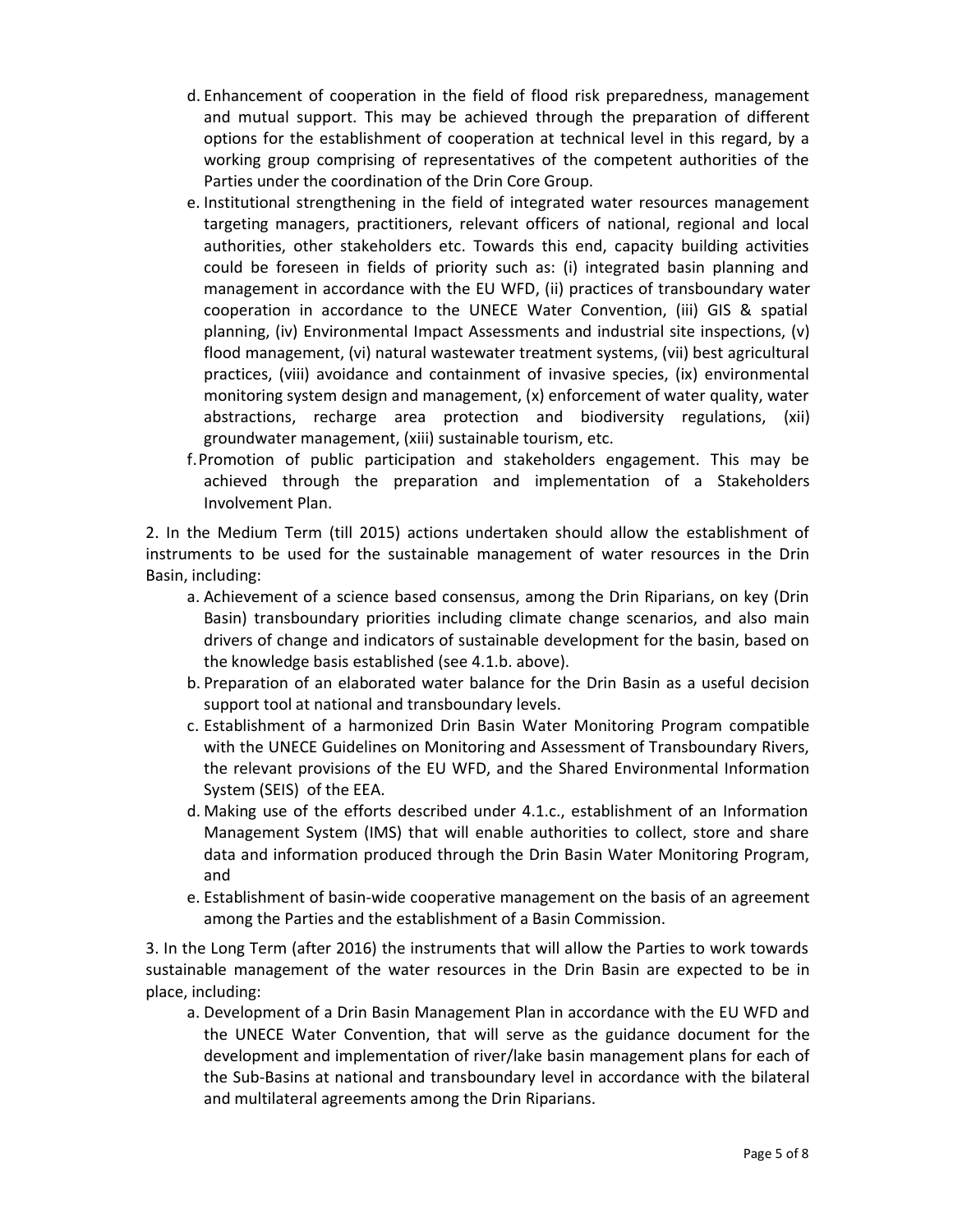### **Article 5. Implementation and Monitoring**

1. Pursuant to point 4.1.a, the mandate of the DCG is prolonged and expanded to facilitate communication and cooperation among the Parties for the implementation of the provisions of the present MoU. The functions and responsibilities of the DCG are defined in the Annex to this MoU.

2. Understanding the need for the implementation of the Strategic Shared Vision to reflect the views of the stakeholders the Parties call for an annual meeting of stakeholders from the Drin Riparians and appreciate and accept the offer of UNECE and GWP-Med to facilitate its organization.

3. Aiming at the enhanced and structured engagement of stakeholders in the implementation of the MoU the Parties encourage the establishment of the "Drin Water Partnership" as a mechanism that will facilitate (a) awareness raising; (b) information exchange; (c) communication; (d) capacity building; (e) consultation and active participation if need be.

4. The Parties request GWP-Med in cooperation with MIO-ECSDE to elaborate on such a scheme and explore possibilities to establish under the auspices of GWP-Med such a Water Partnership.

5. The Parties ensure the participation of their respective Governments, within their possibilities, to provide resources for the implementation of the provisions of this MoU and call upon and invite the EU, Global Environment Facility and other donors to join and provide support in this regard. The DCG shall initiate, stimulate and coordinate activities in this regard.

6. The Parties request the continuation of the assistance provided under the Petersberg Phase II / Athens Declaration Process, coordinated by the German and Greek governments and the World Bank, as well as under the UNECE Water Convention.

7. The Parties urge UNECE and the GWP-Med to continue providing their technical support and facilitation of the process.

#### **Article 6. Meetings of the Parties**

The Ministers responsible for the management of water resources and/or environment of the five Parties shall meet ANNUALLY to review progress in the implementation of the present MoU and its provisions.

### **Article 7. Legal Effect**

The present MoU shall not affect the status of bilateral relationships and rights and obligations of the Parties under prior Memoranda of Understanding and/or all international Agreements concluded among them.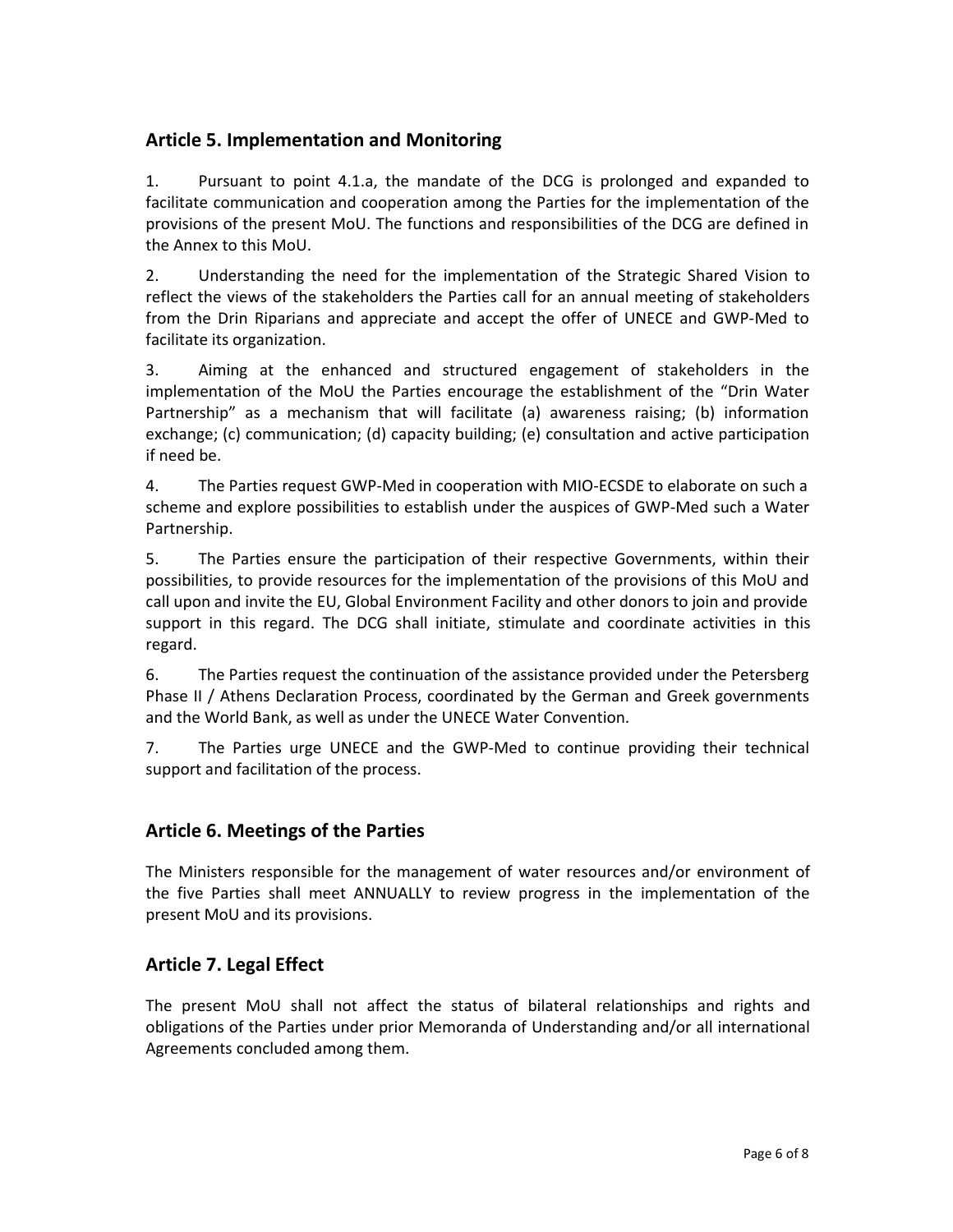### **Article 8. Validity**

The present MoU becomes valid from the date of signing.

#### **Article 9. Withdrawal**

A Party may withdraw from this MoU by giving written notice to every other Party, which shall become effective with respect to such Party 30 days after receipt of such notice by all Parties.

#### **Article 10. Termination**

This MoU may be terminated by a majority decision of the Parties. Such termination shall take effect six months after such a decision by the Parties.

Done at Tirana this twenty fifth day of November two thousand and eleven, in 5 copies, one for each Party, in the English language.

\_\_\_\_\_\_\_\_\_\_\_\_\_\_\_ \_\_\_\_\_\_\_\_\_\_\_\_\_\_\_\_\_\_ \_\_\_\_\_\_\_\_\_\_\_\_\_\_\_ \_\_\_\_\_\_\_\_\_\_\_\_\_ \_\_\_\_\_\_\_\_\_\_\_\_\_\_

| Minister     | Minister        | Deputy Minister  | <b>Deputy Minister</b> | <b>Special Secretary</b> |
|--------------|-----------------|------------------|------------------------|--------------------------|
| Fatmir Mediu | Abdilagim Ademi | Velizar Vojnovic | Ilir Mirena            | Andreas Andreadakis      |